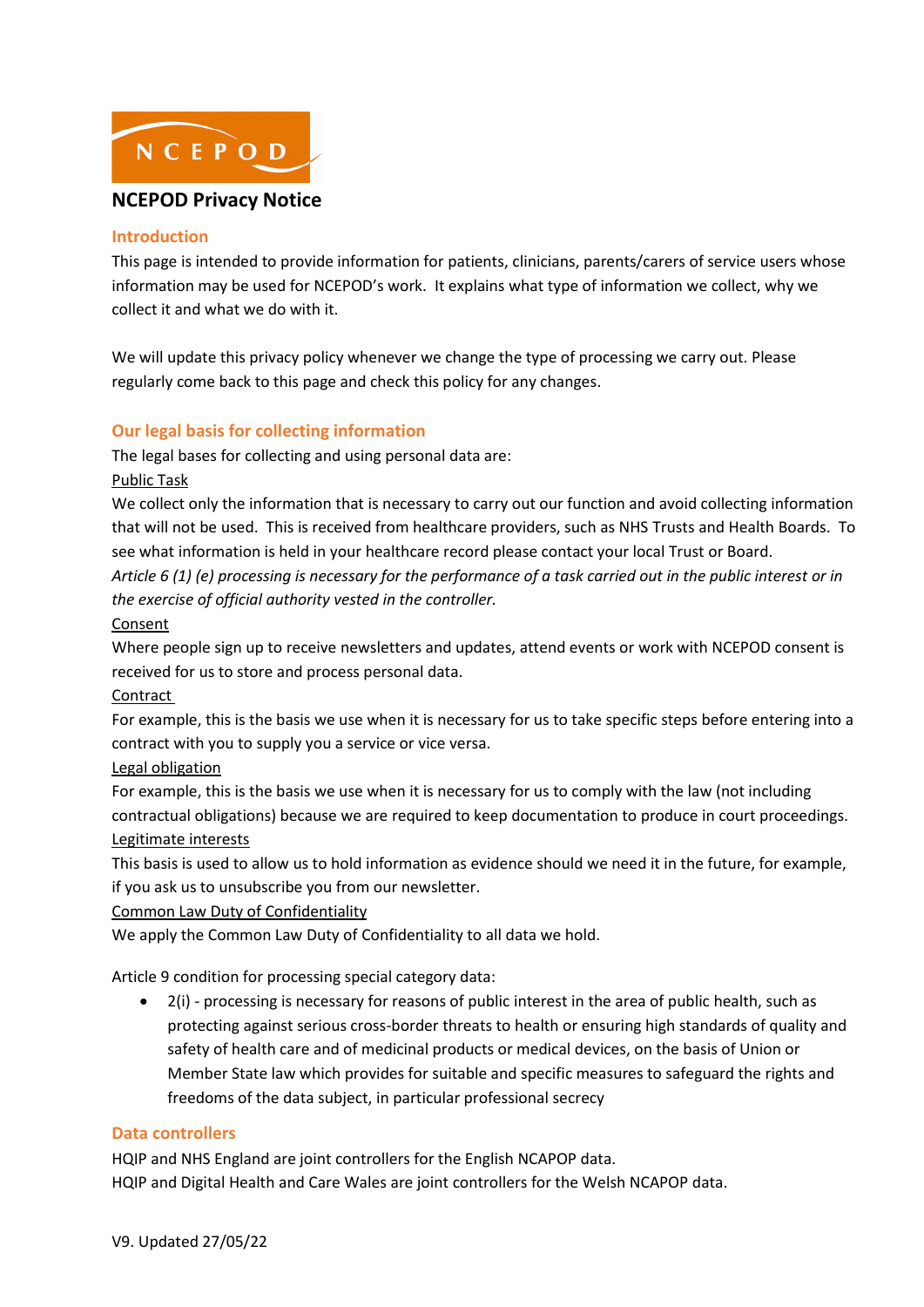# **When we collect your information**

If you are a patient, we may collect your NHS number and date of birth early in the study when we collect a list of patients meeting certain criteria from your healthcare provider.

If you are a clinician, we will ask for your name and email address, and possibly other information, when you:

- Complete a questionnaire
- Sign up for updates on the NCEPOD work programme
- **Become a study contact, Local Reporter, Ambassador, Case Note Reviewers, Advisory Group member**
- Attend an event organised by or involving NCEPOD.

Most of the personal information we collect has been received directly from you. You may give us your name and contact information or other personal data:

- When you fill out a form on our website
- When you communicate with us, for example if you make an enquiry
- When you engage with us on social media
- When you attend an event
- When you complete any surveys or feedback forms we send you
- When you fill in any forms
- When you apply for a job with us
- If you work for us or with us
- If you enter into a contract with us, for example if you are one of our suppliers, or if we are one of your suppliers
- If you buy one of our services or products, or if we buy from you
- Claim expenses from us
- We may also receive information about you from third parties, for example our service providers and suppliers, or from third parties who may have gathered your consent on our behalf, or from publically available sources, such as social media.

## **The information we collect**

## *Study data*

We collect a large sample of patient cases directly from hospitals for each study. From this we randomly pick cases to be included in a detailed review by clinicians, such as doctors, nurses, physiotherapists. The information we collect for the case note review includes:

- A questionnaire completed by the clinician involved in the patient's care
- Copies of hospital medical records, reports and test results
- Letters and medical records from other doctors and other health care organisations such as GPs.

Once this information is received it is completely anonymised and we remove any information relating to the identity of the patient including name, address, date of birth, hospital and/or NHS number or any relatives that might have been noted in the case record.

Once each study has finished we destroy all questionnaires and copies of case notes. All the clinician and patient information we collect during the study is also destroyed.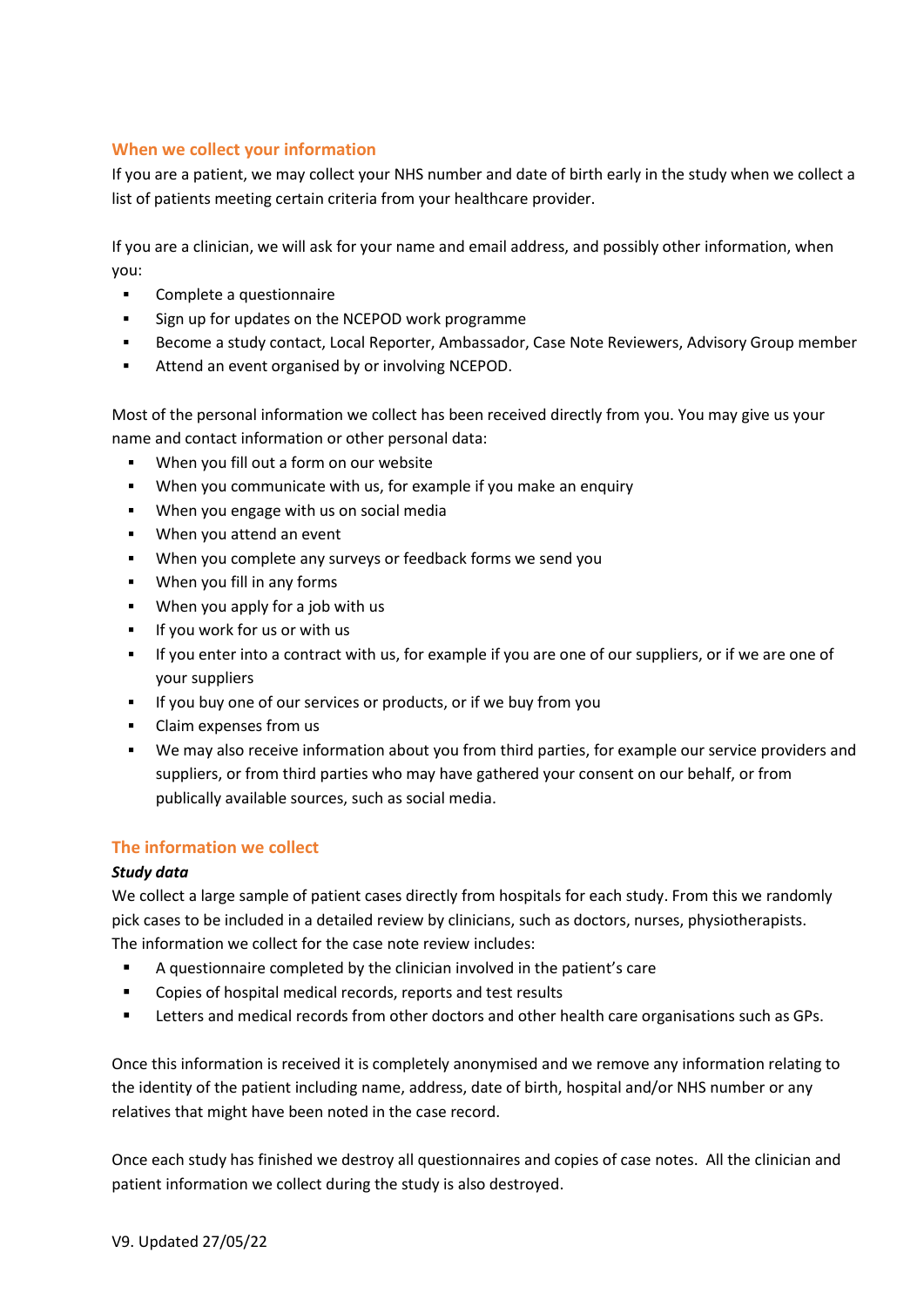Patient identifiable information is collected without obtaining consent from the patient under Section 251 of the NHS Act 2006 in England and Wales. In Northern Ireland Privacy Advisory Committee have declared that only anonymous data is to be used without consent.

#### *Data collected not related to specific studies*

- Your name
- Your contact details
- Your job role and your organisation
- **■** Information from other publically available sources (such as social media)
- **■** If you apply for a job with us we will collect information about your employment history, qualifications and references
- If you work for us we will collect and use additional personal information, such as health details and financial details
- If you claim expenses from us, such as travel expenses for attending a meeting, we will hold your name and address for the purposes of accounting and auditing
- If you fill in any questionnaires, surveys or feedback forms we will collect your experiences, opinions and any health information you are happy to share with us
- If you interact with our website we may collect certain technical information, such as your browsing activity across our website and your IP address. An IP address provides the location of server you are contacting us from. We only use this information to ensure website security.

## **How and why we use the information**

The primary purpose of NCEPOD's work is to examine factors that can be changed about the quality of care provided to patients to improve the care of future patients. Direct or ongoing individual patient care will not be affected. We publish a report at the end of the study recommending where improvements can be made to improve care for future patients.

To identify patients/service users to whom the studies are relevant we need to use information which includes personal information such as date of birth and NHS number and postcode. The number of cases involved in each study can be from 500-20,000 cases over a short time period (to ensure we get enough cases from every UK hospital) so it is not possible for us to obtain the consent of every patient.

In order to carry out this work we have been given permission to collect and use this information under very strict conditions of confidentiality and data security by the Health Research Authority in England and Wales, the Privacy Advisory Committee in Northern Ireland and the Public Benefit and Privacy Panel in Scotland. Access to this information is strictly limited to those who need to process it and all information is anonymous in the final report. Once the study is complete all data are securely destroyed.

During the case note review, clinicians trained for the study look at the care provided to each patient and compare the quality of care received with national standards, such as legal requirements or NICE guidance, and with the standard of care they would expect to find. The case reviewers do not know who the individual patients are and they never review cases from their own hospital.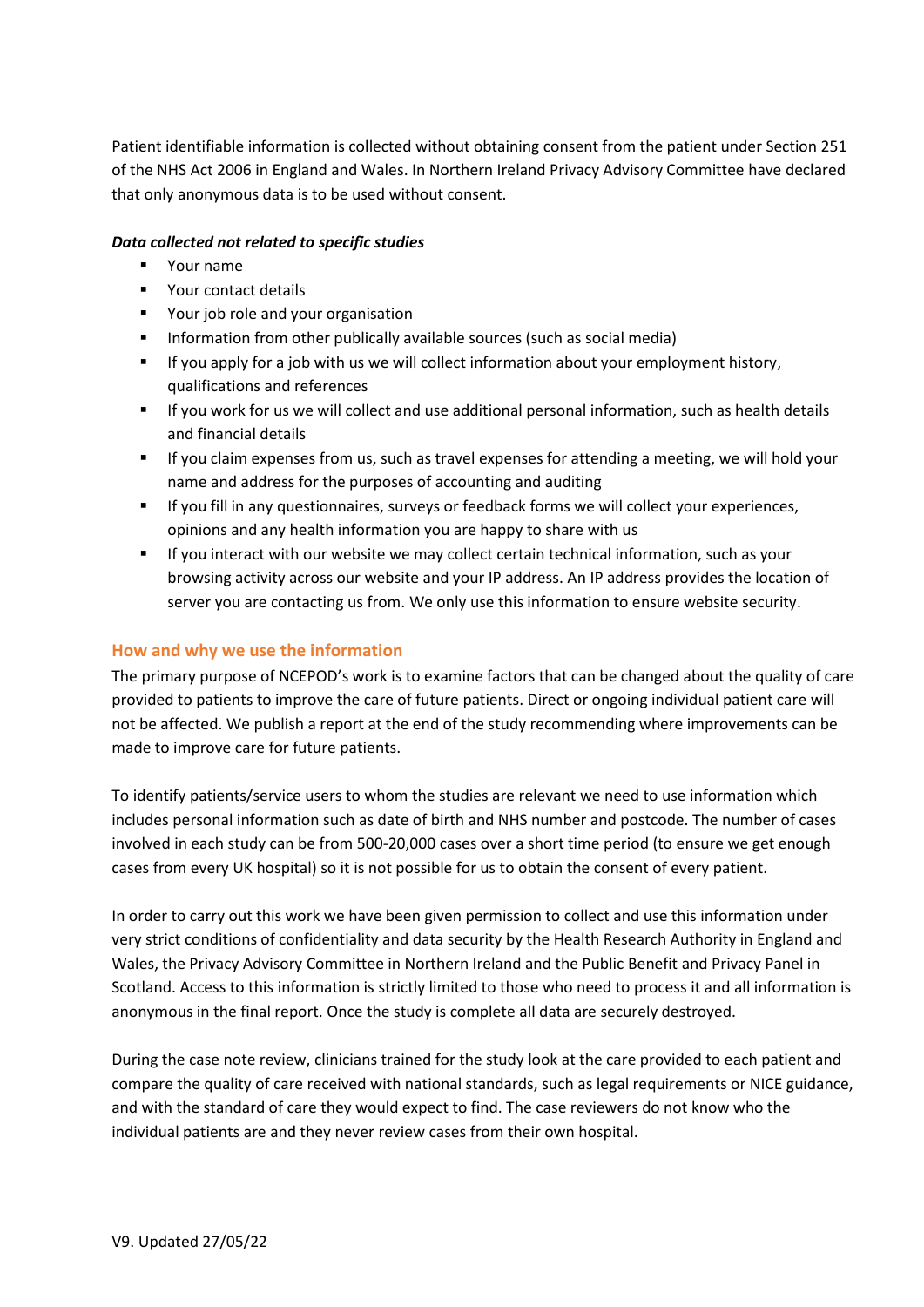Through this process the reviewers identify aspects of care which could be done better in the future to improve care for patients in the study areas. We are careful to ensure that the final report does not contain any information that could lead to the identification of any person.

All patient identifiable information is destroyed or deleted as soon as possible, and no more than three months after the report is published.

For a detailed poster explaining about the information NCEPOD collects, please [click here.](http://www.ncepod.org.uk/pdf/current/NCEPODdataCollectionPoster.pdf) Please [click here](http://www.ncepod.org.uk/pdf/resources/DataFlow.pdf) to view a diagram that details how we use your data.

## **How we protect your information**

We take the responsibility of holding people's personal data very seriously. We have internal policies which set out and guide our data security. All staff adhere to this approach and are regularly trained in data protection.

Electronic patient and organisational information (such as databases, online questionnaires or scanned health records etc.) are kept on secure servers and only NCEPOD non-clinical staff have access to patient identifiable data. Access to your personal data is password-protected and our servers are regularly monitored for possible vulnerabilities and attacks.

Our supplier for the online questionnaire web server has been granted access to Local Reporter names and NHS email addresses only via the online portal to allow technical support whilst it is in development. Our online questionnaire server is also secured by SSL encryption.

Physical information (such as printed copies of health records) are stored in locked cupboards in the NCEPOD office which is protected by an alarm system connected to the police. Only anonymised information is used in case note review meetings. We aim to anonymise personal data within two months of receipt.

NCEPOD holds all records that are supplied by NHS organisations in the strictest confidence. Information Security and Information Governance requires clear and effective management and accountability structures, governance processes, documented policies and procedures, trained staff and adequate resources. As such we have created the following documentation to clearly detail the policies and procedures we have in place.

To view our Information Security policies pleas[e click here.](http://www.ncepod.org.uk/pdf/resources/NCEPODInformationSecurityPolicy_extract.pdf) To view our Information Security procedures pleas[e click here.](http://www.ncepod.org.uk/pdf/resources/NCEPODInformationSecurityProcedures.pdf) To view our Information Governance Framework please [click here.](http://www.ncepod.org.uk/pdf/resources/NCEPODInformationGovernanceManagementFramework.pdf)

Information about how NCEPOD complies with the General Data Protection Regulations (and previously the Data Protection Act 1998), Confidentiality and Ethical Approval can be found [here.](http://www.ncepod.org.uk/confidentiality.html)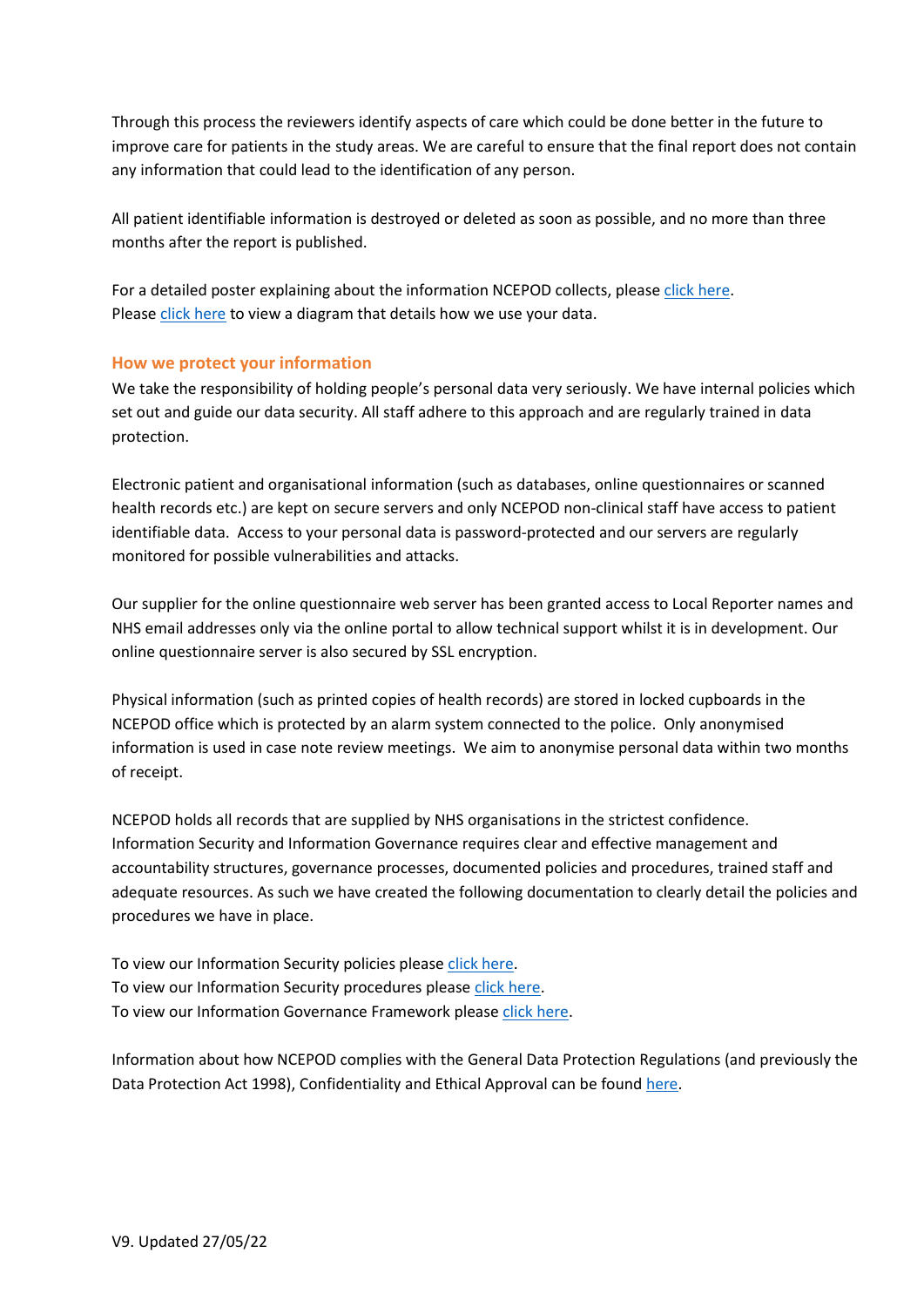#### **Who we share your personal data with**

We do not share patient data with anyone. We may share anonymised and processed data with third parties under a data sharing agreement for additional analysis but this never includes personal data, case notes or anything that could identify an individual.

Names of Clinicians, Local Reporters, Ambassadors, Study Advisory Group members and Case Note Reviewers as well as staff will be shared in the necessary running of NCEPOD.

#### **What are your rights over your personal data?**

#### The right to erasure

You can request that we don't use personal information about you in our studies and we will ensure that any of your information we hold is destroyed. This will need to be done on a study by study basis otherwise the only way we could remove you from all studies would be to hold personal data about you to compare with the patient information that we receive.

You also have the right to restriction of processing and to object to processing. We treat these the same way as the right to erasure and remove all information about you.

If you decide that you would prefer that your information is not used please let us know by contacting us in writing at the postal address or use this email address link [mmason@ncepod.org.uk](mailto:mmason@ncepod.org.uk)

#### The right of access

You have the right to see what information is held about you. If you are a patient, we don't use names and addresses so you would have to know your NHS number. You have the right to rectify any data that is incorrect but rectifying it with us would not change the information in your health record and you may want to contact your healthcare provider directly.

To see what information we hold about you please contac[t mmason@ncepod.org.uk.](mailto:mmason@ncepod.org.uk) There is no charge for this.

| We do:<br>use personal data to help improve health care services<br>$\bullet$<br>keep all personal data secure and confidential<br>$\bullet$<br>give you the right to opt out of any of our studies<br>$\bullet$ |
|------------------------------------------------------------------------------------------------------------------------------------------------------------------------------------------------------------------|
| We do not:<br>share your personal data with third parties<br>$\bullet$<br>use personal or identifiable data in our reports<br>$\bullet$                                                                          |

#### National data opt-out (England only)

Whenever you use a health or care service, such as attending Accident & Emergency or using Community Care services, important information about you is collected in a patient record for that service. Collecting this information helps to ensure you get the best possible care and treatment.